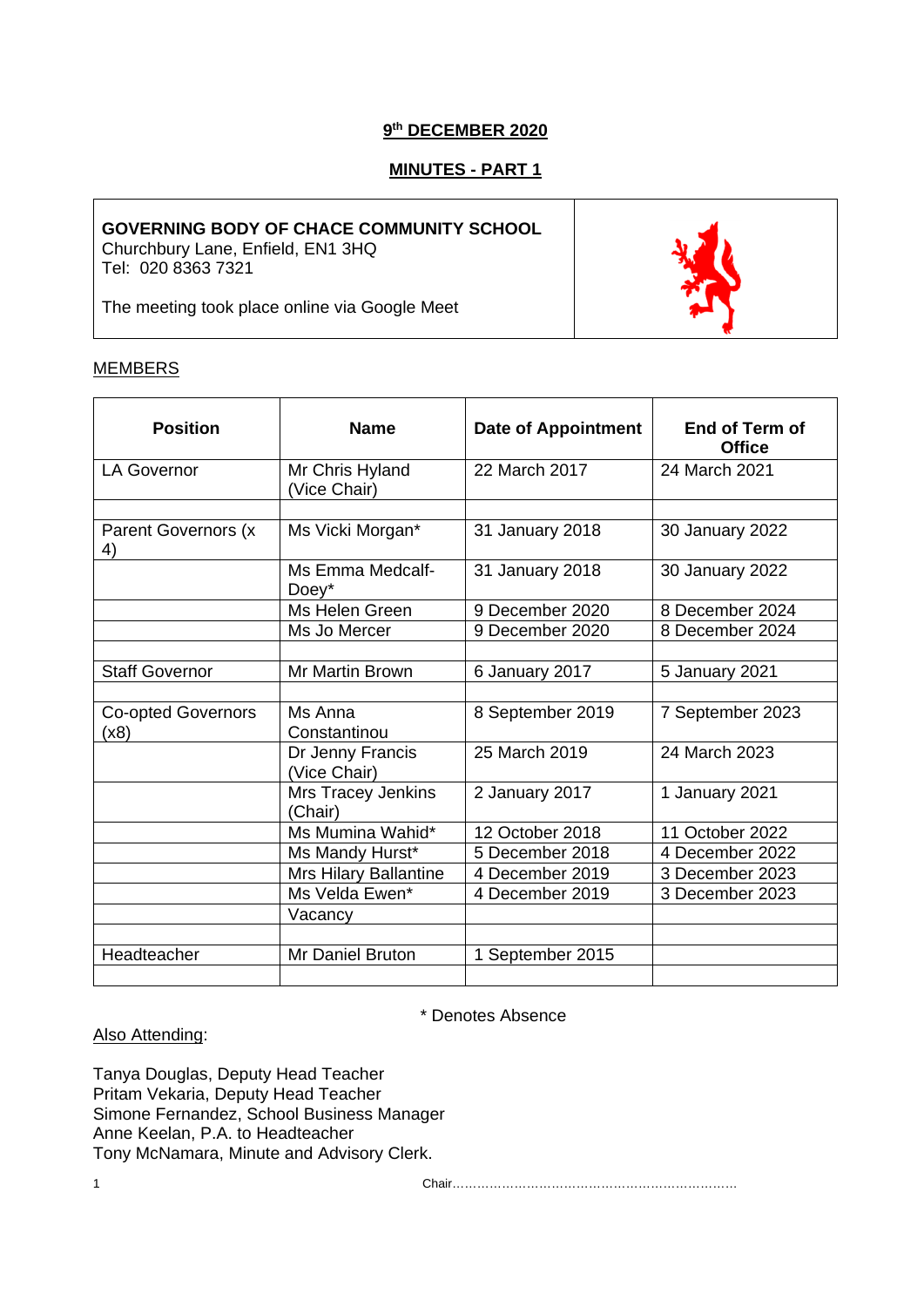# 1. APOLOGIES FOR ABSENCE

An Apology for absence was received from Vicky Morgan.

**RESOLVED** to consent to this absence.

**NOTED** the absence of Velda Ewen, Mandy Hurst, Emma Medcalf-Doey and Mumina Wahid.

**RESOLVED** to consent to the absence of Mandy Hurst and Mumina Wahid.

but **NOT** to consent to the absence of Velda Ewen and Emma Medcalf-Doey.

# 2. DECLARATIONS OF INTEREST

Governors were given the opportunity to declare any prejudicial interest they might have in respect of items on the agenda. None were made.

# 3. MEMBERSHIP AND CONSTITUTION

# (a) Parent Governors

The Chair welcomed the two new parent governors, Jo Mercer and Helen Green, to the meeting and both governors introduced themselves briefly. The Headteacher commented that he looked forward to working with them and would arrange a date for them to visit the school be show around, in January 2021.

# (b) Co-opted Governor

**RESOLVED** to defer appointment of a co-opted governor until the spring term 2021, and an update be provided at the next governing body meeting.

# **ACTION: CLERK**

# 4. MINUTES and MATTERS ARISING

The Minutes of the meeting held on 18th November 2020 were confirmed as a correct record and would be signed by the Chair.

**NOTED** that all issues agreed for action in the Minutes had been implemented or were included in the meeting Agenda. The Chair thanked staff and governors for their support in actioning the items.

# 5. GDPR update

.

**NOTED** that there were no updates to report.

# 6. HEADTEACHER'S REPORT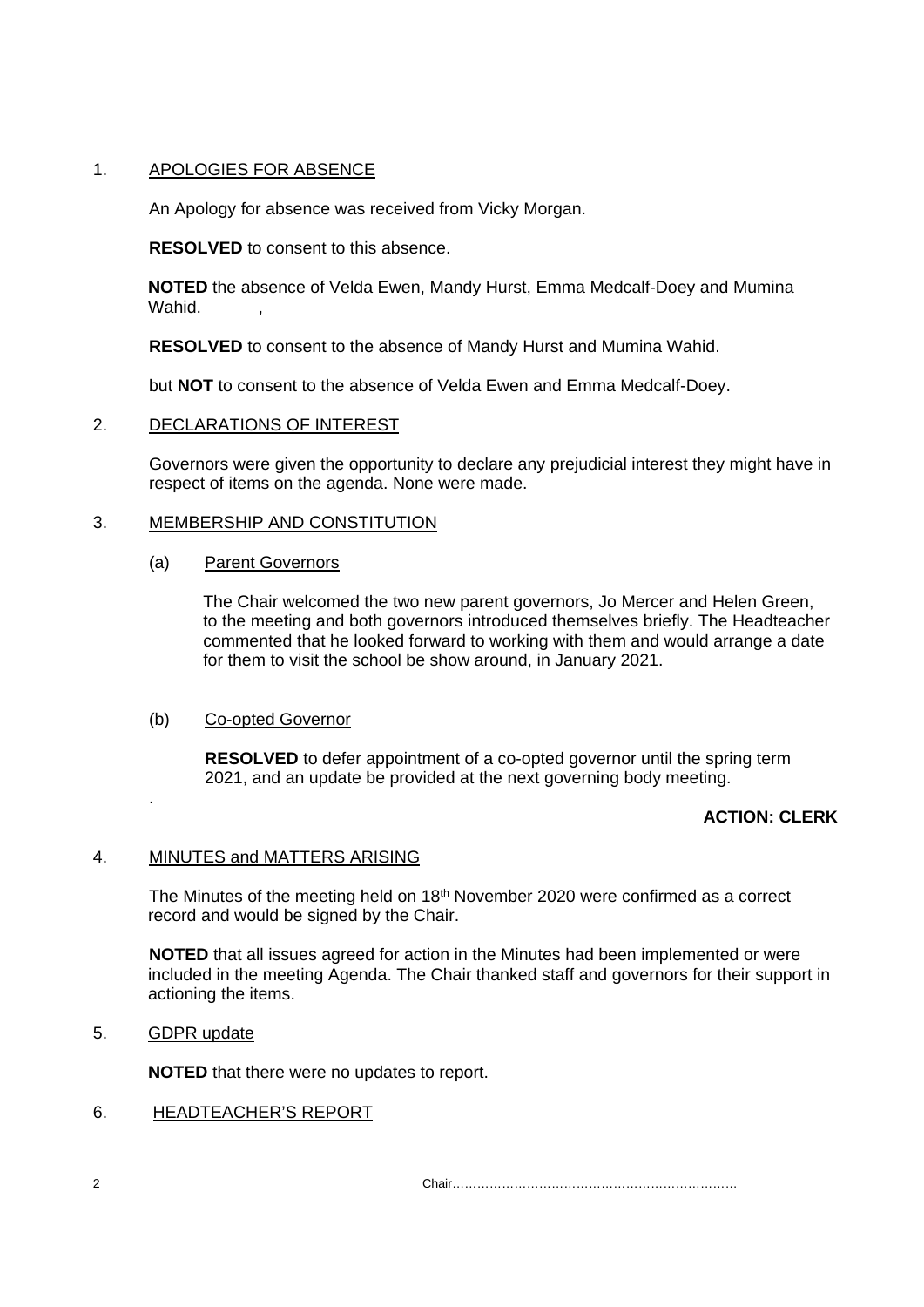**RECEIVED** the Headteacher's report to Governor's for the Autumn term 2020, a copy of which is included in the Minute Book. The report had been already been circulated to governors and the Headteacher provided an overview of the key headlines in the report.

Overview - The Headteacher commented that this had been a very interesting term with positive outcomes and that he was very proud of the pupils, staff and whole school community.

A few highlights in particular were drawn to governors' attention-

# **NOTED**

- pupils' continuing commitment to and engagement in their learning;
- a very positive attitude in pupils' behaviour and adjustment to new ways of learning:
- the excellent quality of on-line learning and teaching;

There were however still some areas of concern –

- the budget deficit position remained a key area of focus for the school and governors were aware of plans in place to address and reduce the budget deficit;
- resilience was an on-going issue however it was noted that despite the continuing uncertainty and testing working environment, staff remained very positive and the Headteacher thanked SLT and the whole staff team for their continuing hard work and support;
- recruitment continued to be difficult and vacancies were being covered by agency staff;

# (a) Teaching and Learning

Teaching had been seamless and teachers continued to engage children. Discussions had been held with Heads of Curriculum regarding which areas of the curriculum had been working well and which areas to continue to deliver. Google Class had been working very well and pupils enjoyed using it.

# (b) Attendance

Latest attendance data showed that 93% of pupils had been attending as at the time of preparing the report and attendance was projected to be between 94 – 95% by the end of term. This was considered to be very good despite noting the number of self- isolating cases where pupils had been sent home and the Headteacher congratulated pupils for their good attendance levels. An item advising parents of this good news would be included in the next school bulletin. The position continued to be closely monitored;

#### (c) Exams and Outcomes for Years 11-13

Governors noted that outcomes for pupils in years 11-13 were very promising and while not at the same levels as in Autumn term 2019-20, the current outcome was still felt to be good and meeting expectations. Mock exams were being held this week and the picture looked good. The Headteacher was pleased to advise that four or five students had attended Oxbridge and Medical College interviews. Pupils were very ambitious and the school were supporting them and arranging mock interviews to prepare students;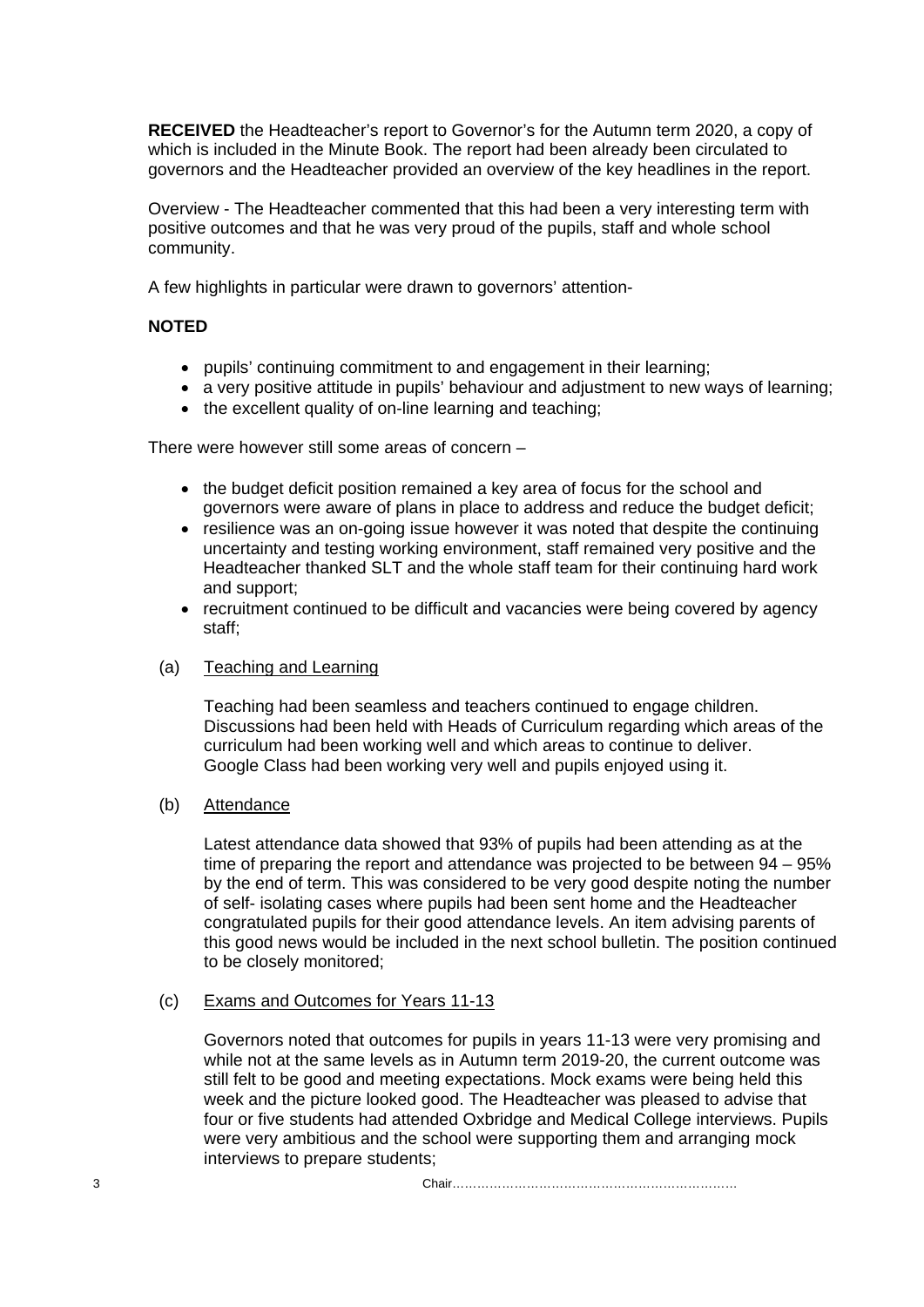### (d) Exclusions

Governors were pleased to note that there had been no exclusions during the lockdown period however this made it difficult to compare the current position with previous terms;

### (e) Behaviour

Lockdown had resulted in changes in behaviour and approach in supporting pupils and trying to put them back in lessons. Behaviour had been very good and pupils were managing well and there had been a significant number of four- day relocations. The main area of concern focused on Year 7 pupils who while not having behaviour issues were behaving somewhat immaturely, more like Year 6 pupils than Year 7. It was recognised that this was as a result of pupils' lost time in school over the school closure period.

### (f) Safeguarding

There had been an increase in the number of Child Protection and Children in Need referrals and more involvement with Social Services and other external agencies. The school recognised that Covid had placed additional stress on families particularly the more vulnerable ones and this had increased both emotional and financial stress in families and the school continued to offer appropriate support wherever possible;

### (g) EPQ Project

The Exchange Project Equalisation Project provided students with a qualification equivalent to a GCSE A level exam. The project was similar to an under-graduate research project and focused on developing students independent research skills. Under the scheme, students shared their presentations with the school. Students were congratulated on their sterling work as in the current learning environment. It was recognised that there had been challenges and restrictions to students' learning enrichment which had limited their options with only virtual facilities available;

### (h) Data

Data had been very positive with a 100% pass rate and with promising progress and outcomes for year 11 – 13 pupils in particular. The school continued to monitor ways of improving results and reviewing areas of the curriculum in order to ensure that it continued to deliver effectively.

Headway continued to be made in both progress and attainment and while it was still early days, it was noted that the A8 results had improved since last year and continued to improve. Progress in reading was lower in year 7 and this was attributed to the pupils' lost learning in year 6 and a lack of encouragement by parents to read at home. The position was being monitored and support was in place to improve progress.

A programme of after school interventions was in place to support pupils in preparations for their GCSEs. Risk assessments were carried out where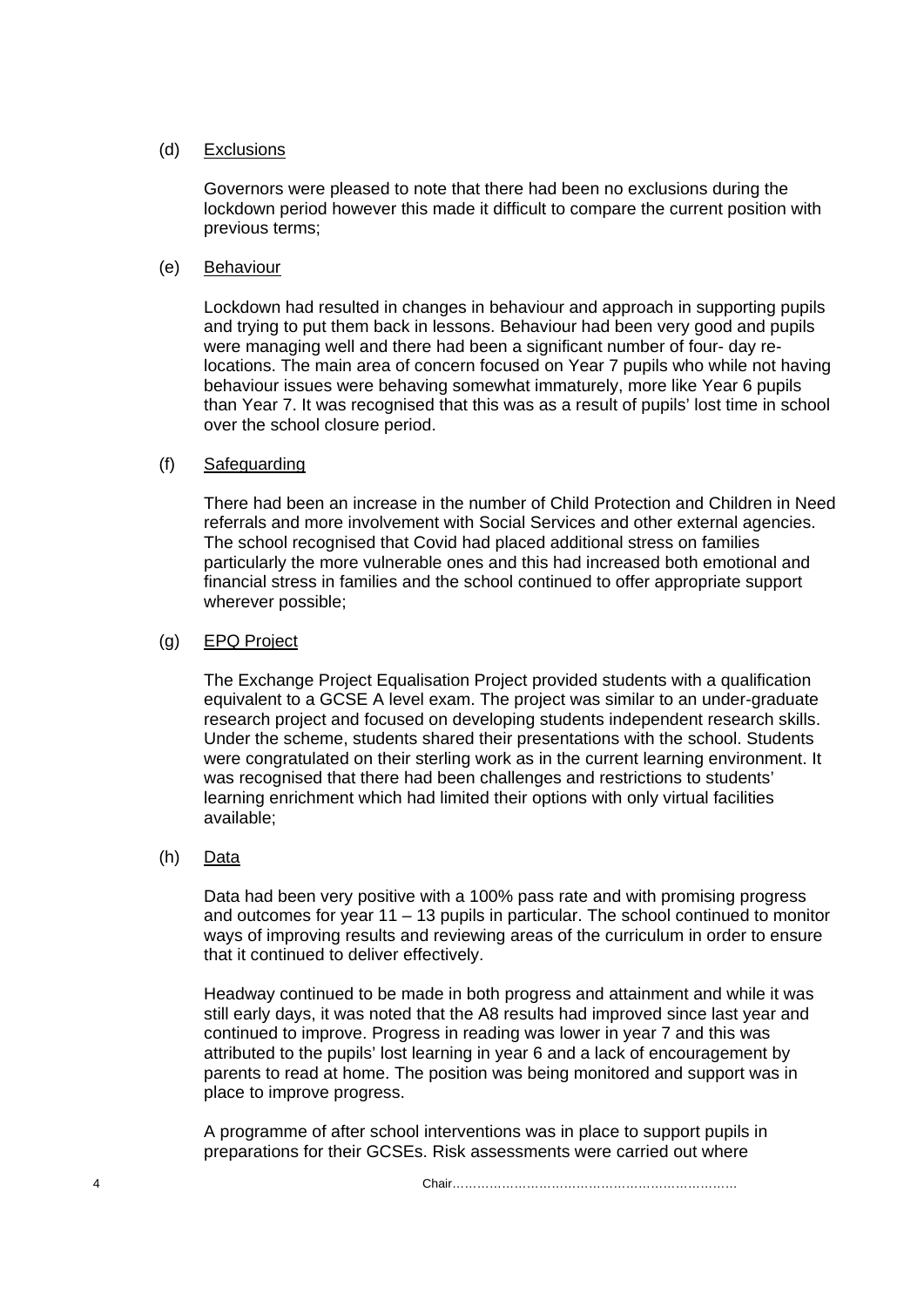appropriate. It was noted that students were keen to attend the intervention sessions and engaging well and teachers were also very supportive of the interventions.

Priorities going forward focused on overcoming barriers to learning during Covid, improving equality of opportunity and ensuring that interventions such as increased reading time both at school and home along with the guided reading programme, would continue to rectify the low progress in reading in year 7 pupils. Literacy coordinators were also working with pupils to encourage them to practice their reading. In Year 8 pupils were receiving an additional English lesson once every two weeks to boost literacy skills.

#### (i) Ethos and Culture

Considerable work had been done to achieve the new Charter- Mark. Governors expressed their warm thanks for all the hard work and support of Darren Glyde from the council's EPS in working on the project. Changes had been made in several areas and it was noted that all staff were committed to the new positive culture and the impact of the project had shown that this outlook was working.

#### (j) Student and Parent Questionnaires

Questionnaires for both students and questionnaires were currently out for consultation. Questionnaires focused on outcomes from recent data on key areas which it was felt reflected the school's vision for ethos and culture. -Responses from recent surveys had shown that parents continued to recommend Chace as their preferred school for their children and pupils had also responded positively and confirmed that they enjoyed attending school;

#### (k) Forthcoming Events

Governors noted that "Cloud School" virtual parents' evenings were continuing and had proven to be very successful with good attendance levels which were still increasing.

An on-line version of a careers day event had been created and would be launched on 26<sup>th</sup> January 2021.

#### (l) Curriculum Update

The curriculum was being adjusted to reflect the reduced pupil intake numbers. There were currently seven groups in year seven and this number would be reduced to six going forward. It was noted that both French and Spanish were being taught from year seven and up through all the subsequent year groups. review of work done at KS5 had been carried out;

#### (m) Pupil Premium

Latest data showed that the school had achieved a narrowing of the gap between disadvantaged and non-disadvantaged pupils over the Covid period. The school were very proud of having achieved this particularly as pupils from disadvantaged families were often the harder to reach families. Governors were pleased to note that Pupil Premium students were very engaged in their learning;

(n) SEND update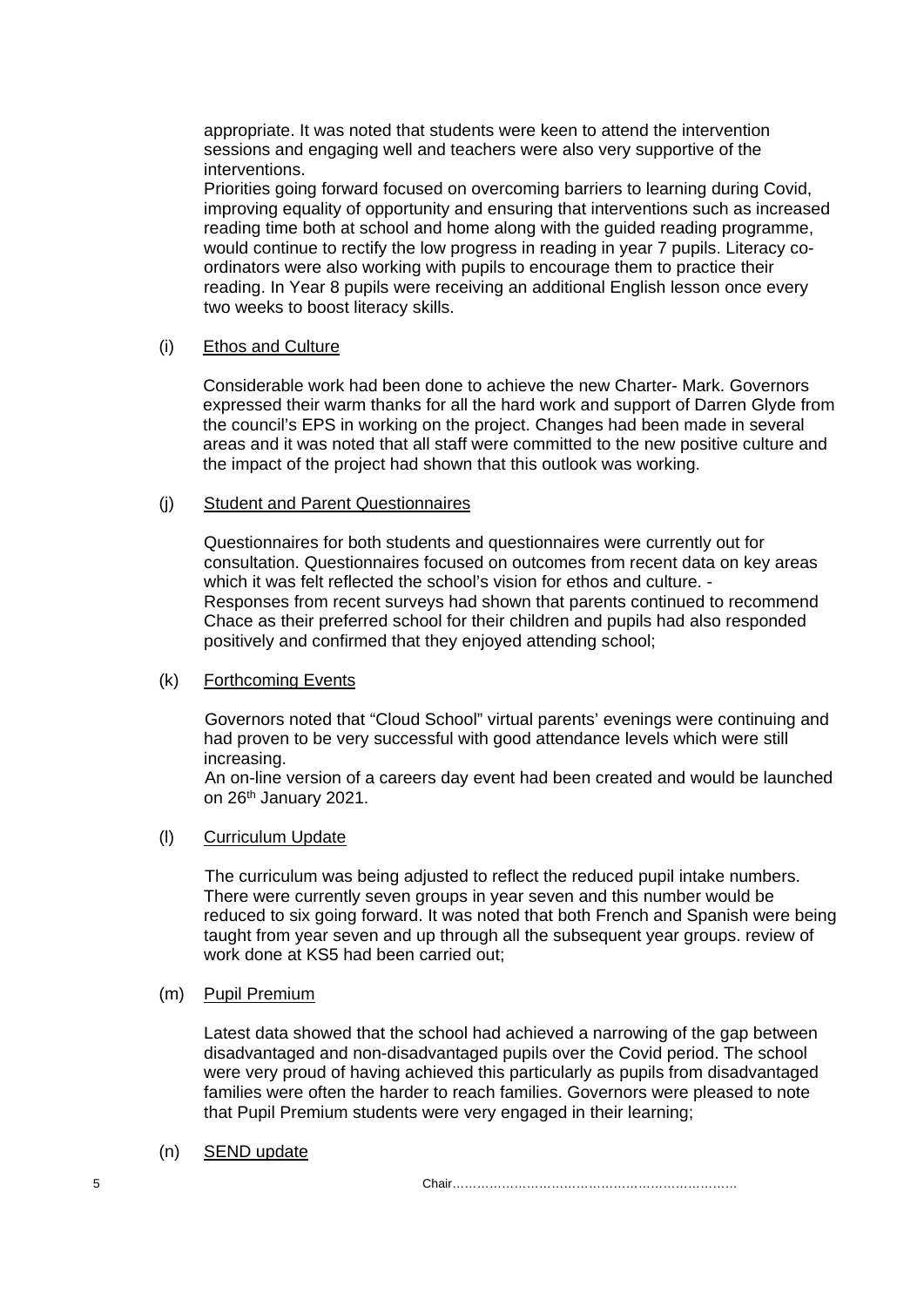The school continued to be compliant with prescribed SEND policy and procedures but recognised that there were challenges ahead regarding managing classroom support while still ensuring that that social distancing maintaining a safe environment and applying social distancing measures.

### (o) Additional Resource Provision (ARP)

The school continued to work with Westlea in providing the ARP service. Chace were in the process of pursuing an issue regarding financial compensation as with current provision, the unit was running at a loss;

# (p) ICT issues

The school had obtained more Chrome Books which were being used extensively across the school. In addition, web cams had been installed in all classrooms. The Headteacher thanked the school's IT team for their hard work and support;

### (q) Complaints

Governors were pleased to note that there had been no increase in the number of complaints against the school. The two most recent complaints were from parents relating to the way the school had handled the GCSE exam procedures. Following investigation, it was concluded that the school had complied with the correct procedures and processes and consequently the complaints were not upheld;

### (r) Finance

Governors noted the latest budget update and were aware of actions in place to reduce the deficit. There had been a detailed update in the Part 2 Minutes of the last governing body meeting on 18<sup>th</sup> November 20 and an opportunity for further comments or questions was included later in Agenda item 7. - Resources

# (s) Premises

Recent issues reported included a gas leak which had been successfully repaired and boiler upgrading. One of the two boilers needed replacing and this had been estimated at costing around £400k. The LA had agreed to fund this and work was expected to start over the Summer 2021 holiday break. Work would include replacing pipework around the school, removal of asbestos and addressing Legionella issues in the water supply. As part of the planned works, the school had negotiated a refurbishment of the girls' changing rooms included in the overall cost.

#### (t) Community Links

The school expressed their thanks for all the hard work of the Chace school community and to Karen Barnham in particular, in continuing to support disadvantaged families with food, clothing and sanitary products. Governors agreed to send a letter of thanks to Karen in recognition of her dedication and hard work in this matter.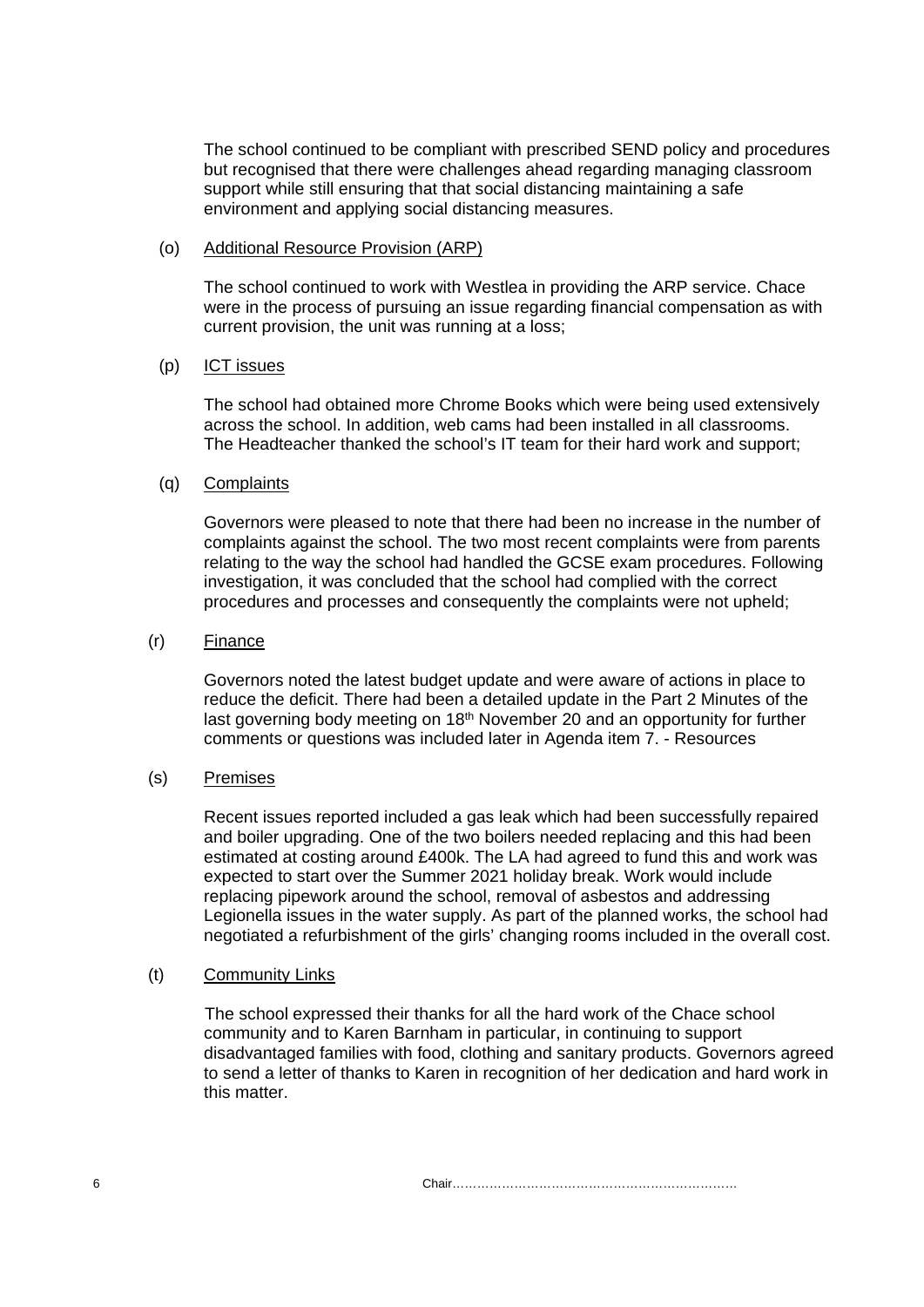The Headteacher asked if governors had any further questions or comments regarding issues raised in the report.

The Chair thanked the Headteacher for his very comprehensive report which was very helpful and expressed thanks to all the staff who had provided input to the report.

Particular thanks were extended to Daniel Glyde and Karen Barnham for their hard work and support over the term on the school ethos project and school community links support.

The Chair also congratulated the school and pupils for the very good attendance levels achieved since returning to school.

As a parent governor, the Chair also commented that she was very impressed with the home learning arrangements and on-line teaching provided by the school and congratulated all staff involved.

EQUALITIES REPORT 2019-20

**RECEIVED** the Equalities Report 2019-20, a copy of which is included in the Minute Book.

**RESOLVED** that this item be discussed as an item under part 2 of the Minutes.

#### 7. RESOURCES

(a) Schools Financial Value Standard (SFVS) 2020-21

**RECEIVED** the completed 20-21 SFVS submission, a copy of which is included in the Minute Book.

**NOTED** that the responses to the questions in the submission had been considered and discussed by governors and reflected actions agreed in the Minutes of the last meeting.

**RESOLVED** to ratify the 2020-21 SFVS submission and return the document to the L.A.

(b) Finance Update

**NOTED** that governors had no further comments or questions on the school's financial position. The Headteacher advised governors of the recent meeting with the Director of Education to discuss the school's budget deficit. Next steps proposed to reduce the deficit included a staffing re-structure and a five - year staffing plan. Governors noted that the LA were satisfied with progress in reducing the deficit and next steps planned.

### 8. DATES OF FUTURE MEETINGS

**NOTED** the following meeting dates.

• Full Governing Body: 24 March 2021; 30 June 2021